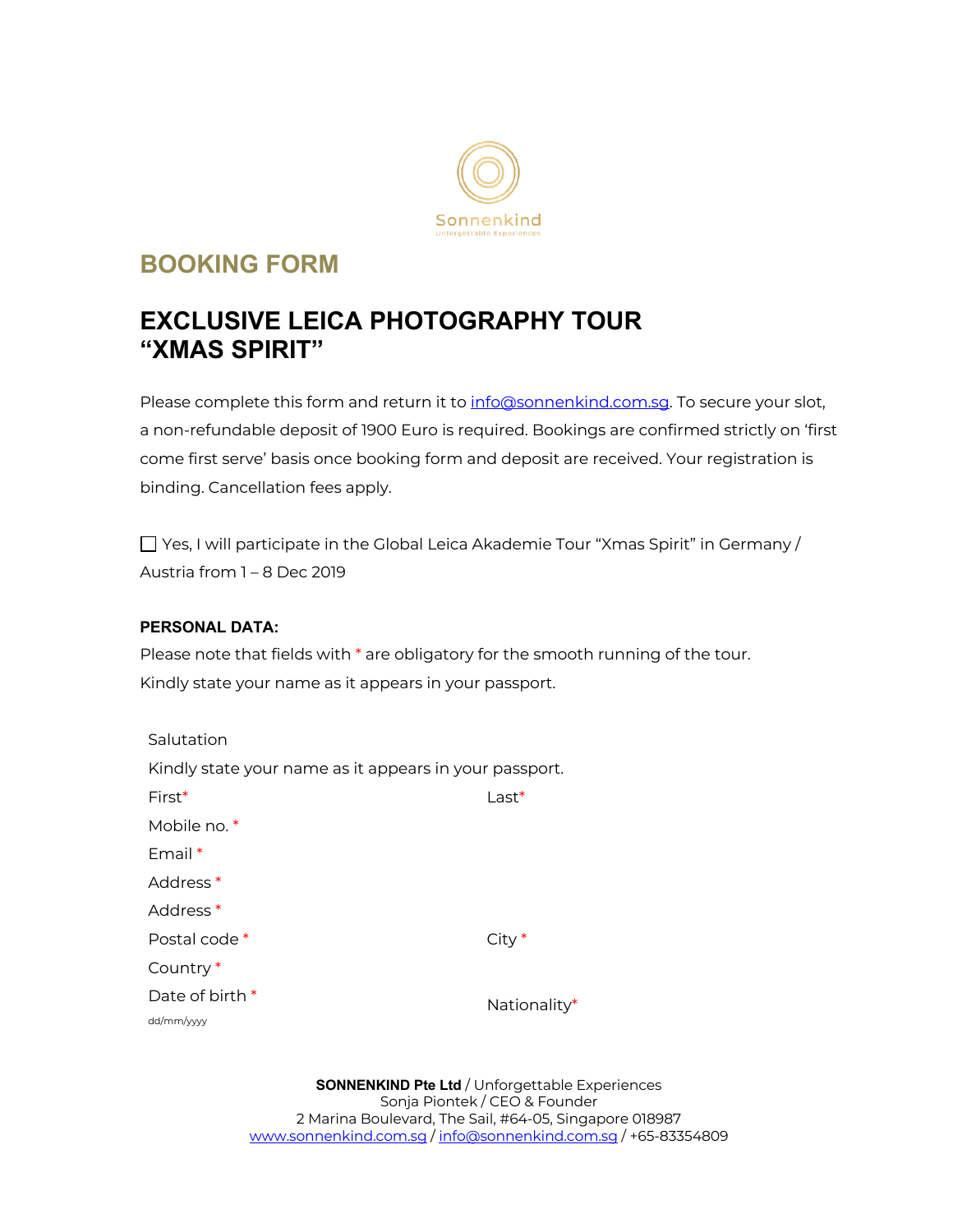#### **PASSPORT DETAILS:**

| Passport no. *              |  |               | Place of issue              |  |
|-----------------------------|--|---------------|-----------------------------|--|
| Date of issue<br>dd/mm/yyyy |  | $\frac{1}{2}$ | Date of expiry * dd/mm/yyyy |  |
| Emergency                   |  |               | Emergency                   |  |
| Contact name *              |  |               | contact phone               |  |
|                             |  |               | number*                     |  |

#### **VISA APPLICATION:**

I require the following documents to apply for Schengen visa to visit both Germany and Austria:

 $\Box$  Invitation letter  $\Box$  Hotel booking confirmation

#### **FLIGHT ARRANGEMENTS (can be supplied later):**

| <b>ARRIVAL</b>               |             | <b>DEPARTURE.</b>                         |             |  |
|------------------------------|-------------|-------------------------------------------|-------------|--|
| Latest arrival at Frankfurt  |             | Earliest departure from Vienna            |             |  |
| International Airport (FRA): |             | International Airport (VIN):              |             |  |
| 1st Dec 2019, noon           |             | 8 <sup>th</sup> Dec 2019, after breakfast |             |  |
| From                         |             | From                                      |             |  |
| To                           |             | To                                        |             |  |
| Arrival date                 | / 12 / 2019 | Departure date                            | / 12 / 2019 |  |
| Arrival time                 |             | Departure time                            |             |  |
| hh.mm                        |             | hh.mm                                     |             |  |
| Airline / Flight no.         |             | Airline / Flight                          |             |  |
|                              |             | no.                                       |             |  |

#### **ACCOMMODATION:**

Early check-in and late check-out will be offered at the discretion of the hotel depending on availability of rooms. The tour is based on single room accommodation. If you would like to share your room, this is possible, a discount of 250 EUR will apply for each traveller.

> **SONNENKIND Pte Ltd** / Unforgettable Experiences Sonja Piontek / CEO & Founder 2 Marina Boulevard, The Sail, #64-05, Singapore 018987 www.sonnenkind.com.sg / info@sonnenkind.com.sg / +65-83354809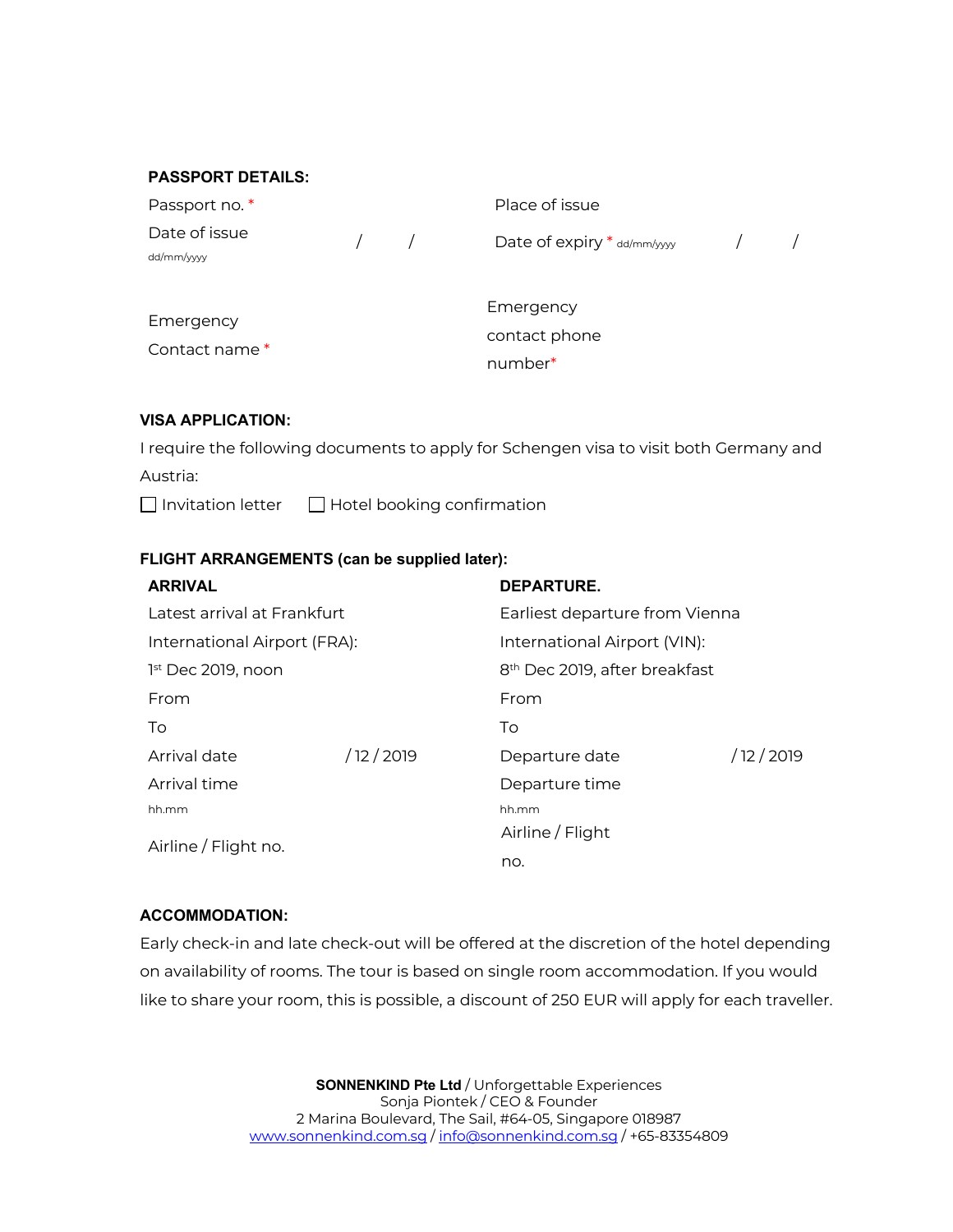Please add the name of sharing partner

 $\Box$  Twin Beds  $\Box$  Double Bed

### **SPECIAL REQUIREMENTS:**

Dietary requirements Allergies Medical conditions

### **PHOTOGRAPHY:**

What is your current camera make and model? Which Leica Camera would you like to test? Which Leica Camera lens would you like to test?

## **TOUR PRICE:**

The special promo price for the Leica Xmas Spirit tour is <del>9900 Euro</del> 7900 EUR per person based on a minimum of 6 participants and a maximum of 12 participants. Included in the tour price are:

- Private Leica Instructor for the entire duration of the tour
- Extensive photography workshop by the Leica Instructor
- Daily photography sessions in various environments
- Detailed feedback and support with your photography
- Opportunity to test various Leica Camera models
- Experienced local host from Sonnenkind (DE/EN)
- Exclusive tour program custom developed for you with full focus on photography
- All entry fees and special access
- Personal pick up at Frankfurt Airport
- Personal drop off at Vienna Airport
- All transfers in luxury coach
- All accommodation in 4/5 star hotels
- Single rooms (for twin share both guests to pay 250 Euro less)
- All meals (breakfast, lunch, afternoon tea, dinner)
- All drinks (exclusive of alcohol)

**SONNENKIND Pte Ltd** / Unforgettable Experiences Sonja Piontek / CEO & Founder 2 Marina Boulevard, The Sail, #64-05, Singapore 018987 www.sonnenkind.com.sg / info@sonnenkind.com.sg / +65-83354809